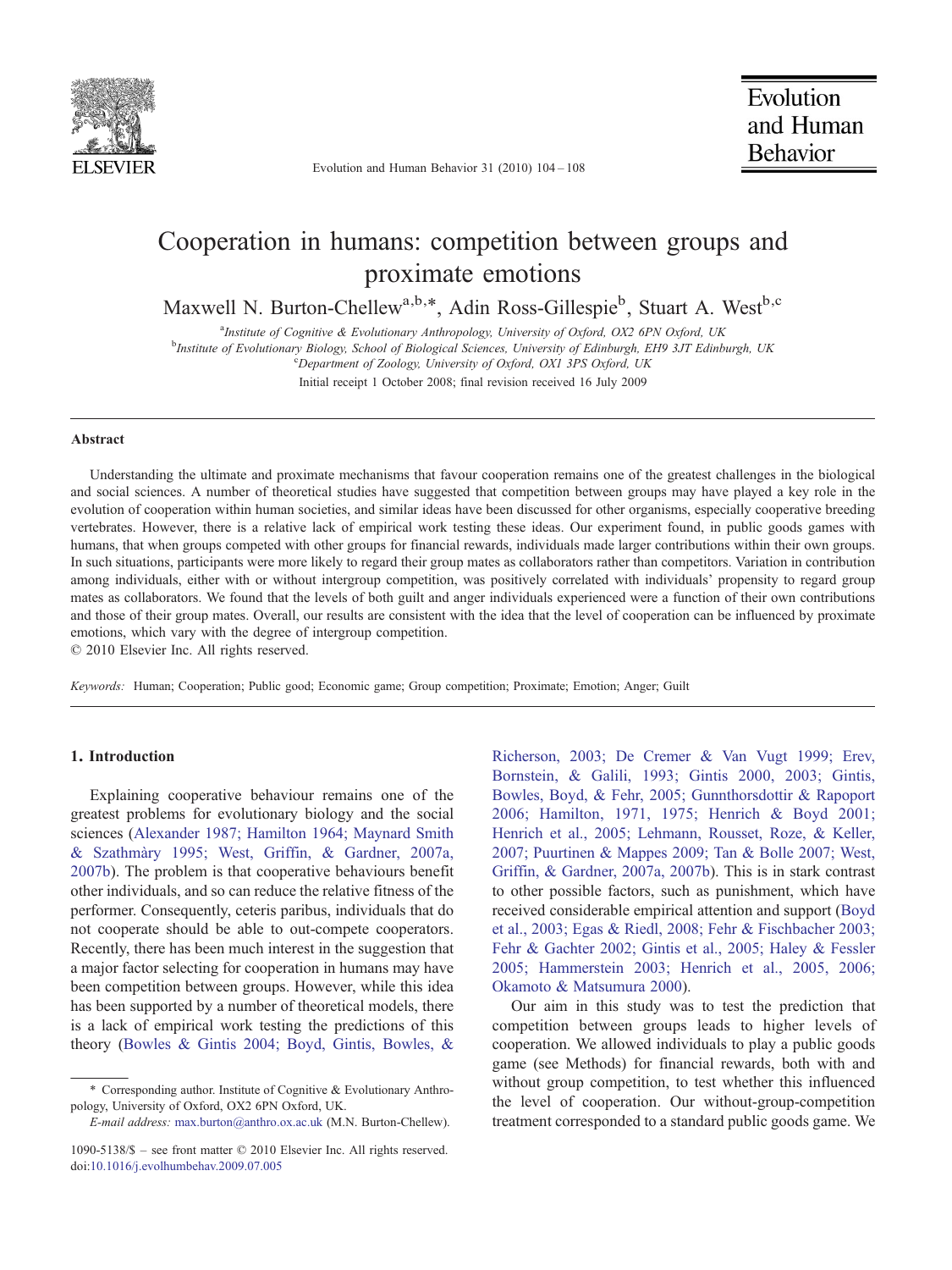introduced group competition into this game by allocating additional rewards to members of high-performing groups (i.e., those with relatively high cumulative total of contributions in a given round). An advantage of carrying out such experiments with humans, as opposed to other animals, is that we were also able to investigate the underlying emotions that motivate behavior [\(Gintis et al., 2005](#page-3-0)). We examined the extent to which cooperation within groups was associated with feelings of guilt and anger and how participants viewed the other players, depending on their relative levels of cooperation and whether these phenomena were influenced by competition between groups.

#### 2. Methods

Full details of the methods can be found in the electronic supplementary material. We conducted a "public goods" game based on standard techniques ([Fehr & Gachter 2002\)](#page-3-0) using real monetary rewards as motivation and two treatment conditions: group competition and without group competition. All participants played under both treatments, with the order reversed between sessions. The experiment was programmed and conducted using the z-Tree software [\(Fischbacher 2007\)](#page-3-0).

### 2.1. Participants and sessions

A total of 48 undergraduate students from the University of Edinburgh voluntarily participated in the experiment. We conducted three experimental sessions (blocks) with 16 participants each. Each of the 48 participants played two public goods games with six rounds in each game. One game was a standard public goods game (without group competition), and the other game included group competition, with more additional monetary units (MU) being awarded to individuals in the more cooperative groups (see below). We varied the order of these treatments across the three different sessions.

### 2.2. Game structure

In each round of a session, we randomly allocated each of the 16 participants to one of four groups of four participants. Reputations, which are often suggested as a mechanism for stabilizing the evolution of cooperation [\(Nowak & Sigmund 1998; Wedekind & Milinski 2000](#page-4-0)), were not possible because we did not inform participants about the prior behaviour of their group mates. Our design also removed opportunities for reciprocity, another suggested mechanism for stabilizing the evolution of cooperation [\(Trivers 1971\)](#page-4-0).

In both conditions, groups comprising four participants played the following public goods game. Each participant received an endowment of 20 MU, a fraction of which (0–20 MU) they could contribute to a group investment. Participants kept any MU they did not contribute. For each MU contributed to the investment, each of the four group members earned 0.5 MU. Therefore, investing provided a benefit at the group level (2.0 MU return for each MU invested) but was individually costly (only 0.5 MU return for each MU invested). In the group-competition games, we allowed participants the opportunity to earn additional MUs depending on the combined performance of their group. The groups were ranked according to their sum total of contributions in that round, and the members of the highest-ranked group each received an extra 16 MU. The members of the remaining groups received 8, 4, or 2 according to their group rank.

Following each round, we recorded participants' instantaneous emotional responses to information about their contributions and payoffs, and those of their fellow group mates, in the preceding round. Participants were prompted (on screen) to score their feelings of both anger and guilt on a scale of 0 (no anger or guilt) to 7 (maximum anger or guilt). We thus obtained 12 near instantaneous values of selfreported "anger" and "guilt" for each participant. At the end of the experiment, participants were asked to indicate, on a sliding scale ranging from 0 to 20, whether they viewed their group mates, by treatment, as "collaborators" or "competitors." On screen, the scale was demarcated from 0 (collaborator) to 20 (competitor).

#### 3. Results

### 3.1. Cooperation—competitors and collaborators

Contributing was costly under the without groupcompetition treatment, with income a negative function of total contribution (linear regression of total income against cumulative contribution:  $R^2 = 0.58$ ,  $F_{1,47} = 64.5$ ,  $p \le 0.001$ ) but was nonsignificantly correlated with total contribution under group competition (linear regression of total income against cumulative contribution:  $R^2=0.02$ ,  $F_{1,47}=0.75$ ,  $p=.39$ ). Thus, on average, the benefits of contributing towards the group's success were negated by the costs of contributing. The presence of group competition resulted in participants contributing more, from the beginning and throughout, despite not earning more (LMM:  $F_{1,6.978}$ =61.829, p<.000; [Fig. 1,](#page-2-0) [Table 1\)](#page-2-0). Overall, 44 out of the 48 participants contributed more in total during the six rounds of group competition, and the differences for the four in the other direction were marginal (difference of 1, 2, 10, and 13 MU over six rounds). Individual contributions also decreased by the final rounds for both treatments (LMM:  $F_{5,17,758}=3.400$ ,  $p=0.025$ ), although there is a suggestion of a significant interaction between the effects of treatment and round (LMM:  $F_{5,6.620}$ =3.10,  $p$ =.09), with [Fig. 1](#page-2-0) looking like the contributions under group competition are dropping off later (after Round 4). There was no effect of treatment order (LMM:  $F_{1,1}$ =.669, p=.564) or period (LMM:  $F_{1,7.651}$ =.058,  $p=816$ ), and all other interactions were nonsignificant [\(Table 1](#page-2-0)), although our limited sample size (only three sessions) meant that we were unable to thoroughly test these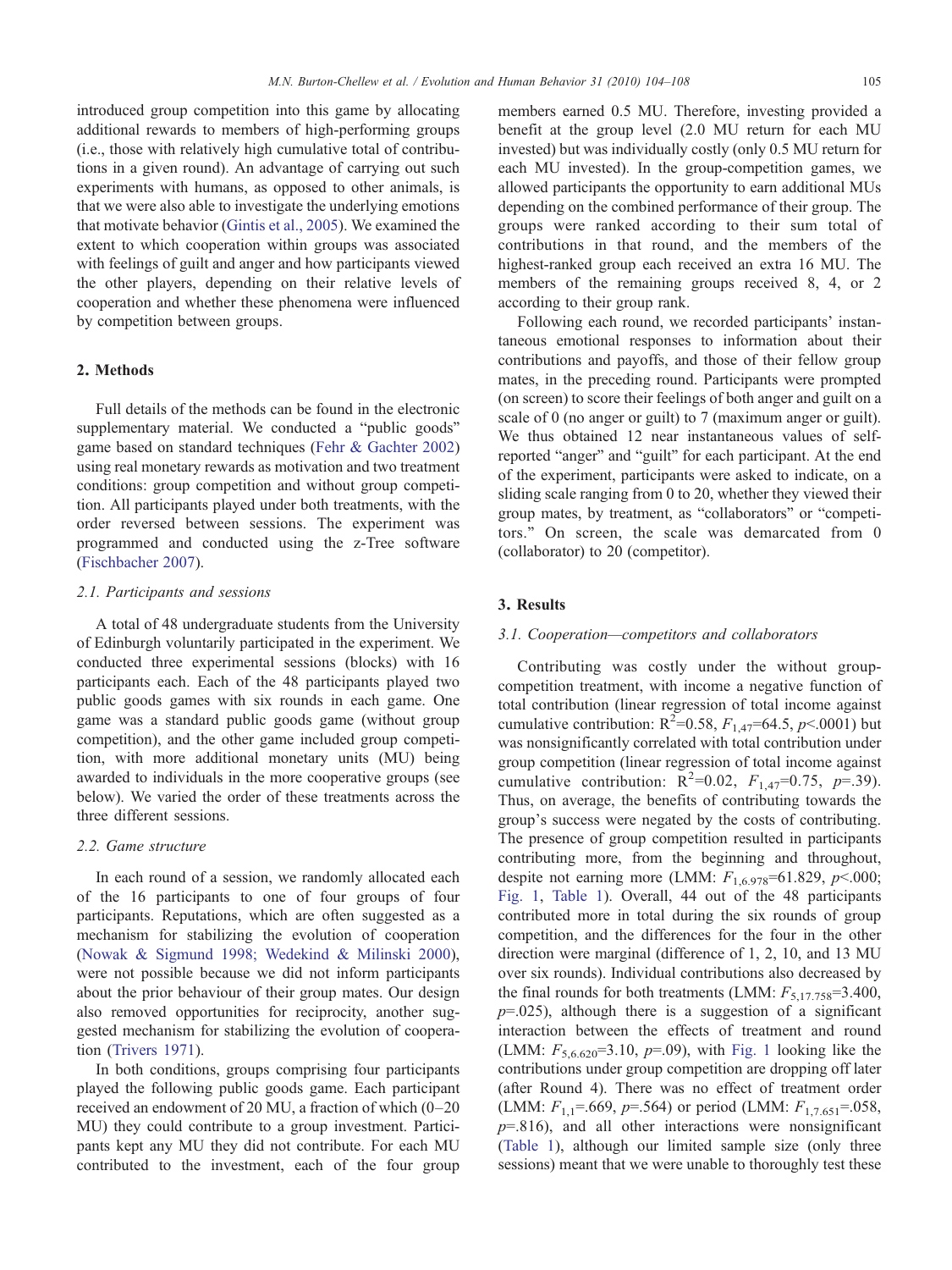<span id="page-2-0"></span>

Fig. 1. The effect of group competition. Mean contributions decreased over time but were significantly higher under group competition. Open circles indicate group competition; filled circles, without group competition; lines, 95% confidence intervals.

effects, unless we used individual level data (which gives qualitatively the same results, not included here), which is compromised as players in one session are not independent from the other players in the same session, and therefore, it is better to take the mean levels of cooperation for each session.

Participants reported markedly altered views of their group mates depending on the presence or absence of group competition, with individuals being more likely to view their group mates as collaborators in the group-competition treatment (paired t test:  $t_{47}$ =7.13, p < 0001, without-groupcompetition mean±SE=13.7±0.72; group-competition mean±SE=7.2±0.82, Fig. S1a). In addition, individuals who contributed more to the group-competition public goods game were more likely to see their group mates as collaborators (linear regression: y=13.56−0.048×sum contributions;  $F_{1,45,371} = 9.53$ ,  $p = .003$ ; Fig. S1b).

#### 3.2. Emotions—guilt and anger

In the group-competition treatment, participants reported a nearly significant lower level of guilt (mean±SE values were  $0.76\pm0.14$  for group competition and  $0.98\pm0.15$  for without group competition; paired  $t$  test on participant means over six rounds:  $t_{47}$ =1.9,  $p$ =.06), and a nonsignificantly lower level of anger (mean±SE values were 1.50±0.19 for group-competition and  $1.71\pm0.21$  for without group-competition treatment; paired t test on participant means over six rounds:  $t_{47}=1.1$ ,  $p=.295$ ). Further analysis (Table S1) showed that these differences were influenced primarily by participants' own contributions and those of their group mates, and not by the treatment itself (with or without group competition). Specifically, participants felt

angrier when they had contributed relatively more than their group mates (LMM:  $F_{1,469,086}$ =104.36, p<.000; Fig. S2a). In contrast, participants felt guiltier when they had contributed relatively less than their group mates (LMM:  $F_{1,497,214}$ =93.48,  $p<.000$ ; Fig. S2b). The interaction term between own and others' mean contribution was also significant for both anger and guilt (LMM: anger:  $F_{1,469.902} = 21.49$ ,  $p<.000$ ; guilt:  $F_{1,507.293}$ =35.98, p < 0.000; Table S1).

### 4. Discussion

We allowed individuals to play a public goods game in groups, with or without competition between groups. As predicted by theory, we found higher levels of cooperation when there was competition between groups (Fig. 1). The higher level of cooperation in this treatment was associated with a significant tendency for individuals to regard their group mates as collaborators rather than competitors (Fig. S1a). In addition, even when controlling for this effect of treatment, individuals who had a greater tendency to view their group mates as collaborators, also contributed more to the public goods game (Fig. S1b). Reviewing the emotions participants reported during the games, we found that individuals felt (a) more angry when they contributed relatively more than their group mates (Fig. S2a), and (b) more guilty when they contributed relatively less than their group mates (Fig. S2b). Overall, these results are consistent with the idea that cooperation is facilitated by proximate emotions such as guilt, anger, and perceptions of common purpose within the group (collaborators or competitors).

Participants varied in their levels of cooperation and in their views of their group mates. [Probst, Carnevale, &](#page-4-0) [Triandis \(1999\)](#page-4-0) showed that individuals that scored higher for individualism (were more competitive in general) were

Table 1 Linear mixed model analysis of individual contributions

| Source                | Test statistic         | p value |  |
|-----------------------|------------------------|---------|--|
| Intercept             | $F_{1,1,002}$ =382.567 | .032    |  |
| Round                 | $F_{5,17,758} = 3.400$ | .025    |  |
| Order                 | $F_{1,1} = .669$       | .564    |  |
| Period                | $F_{1,7,651} = 0.058$  | .816    |  |
| Round×order           | $F_{5,10,255}$ =.929   | .501    |  |
| Round×period          | $F_{5,12.763}$ =1.263  | .338    |  |
| Order×period          | $F_{1,6.978} = 61.829$ | .000    |  |
| Round×order×period    | $F_{5,6,620} = 3.101$  | .091    |  |
| Random (session)      | $Z=0.487$              | .626    |  |
| Repeat (AR1 diagonal) | $Z = 2.970$            | .003    |  |
| Repeat (AR1 rho)      | $Z=1.146$              | .252    |  |

Linear mixed model with an autoregressive covariance structure for the repeated effect (6 rounds×2 treatments; subject=session). The interaction between order and period is equivalent to the effect of Treatment (group competition versus without group competition). Degrees of freedom are approximated by the model fitting procedure. Values shown for the main effects and the significant interaction between Order and Period are from the final model. Values for the non-significant interactions are from when the term was removed from the model.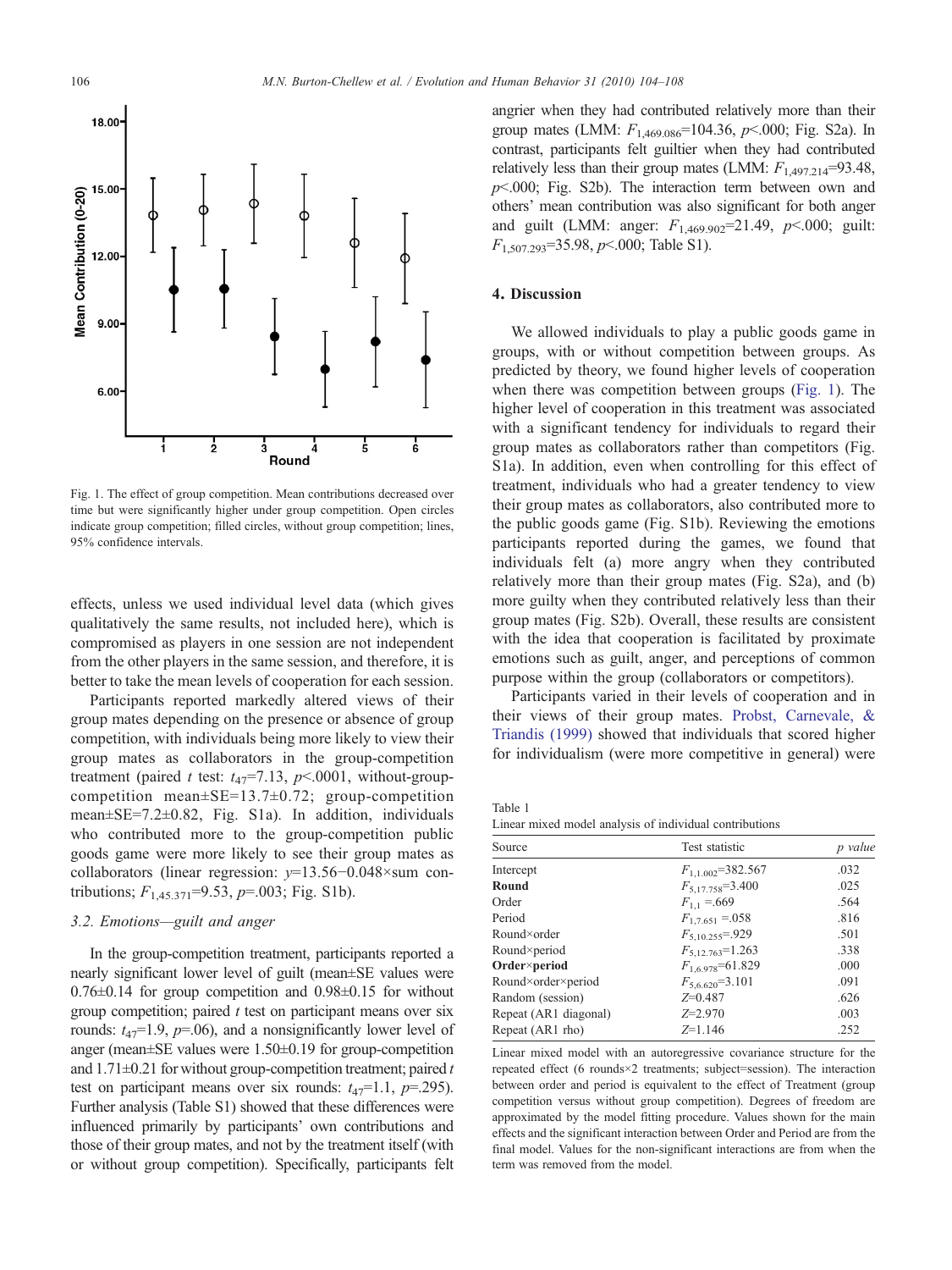<span id="page-3-0"></span>less likely to contribute in a standard public dilemma and more likely to contribute under group competition. It would appear that these more competitive individuals value relative success, either at the individual level, or the group level, that is, they are sensitive to the scale of competition that is operating at the time. Consistent with this, [West et al. \(2006\)](#page-4-0) showed that competition within groups leads to lower levels of cooperation. Regarding a possible role of emotions, De Cremer and Van Vugt (1999) showed a positive correlation between the extent to which individuals identified with their group and their level of cooperation, and that these could both be manipulated by emphasizing the perceived saliency of their group and the importance of the group's performance to the study's aims and objectives (reviewed by Bornstein 2003). In support of this, both [Puurtinen and Mappes \(2009\)](#page-4-0) and this study (Fig. S1a) found that group competition led to individuals being more likely to identify their group mates as collaborators rather than competitors.

Our results agree with several previous studies that have shown how group competition can lead to higher levels of cooperation and lower levels of free-riding, both in laboratory (Baron 2001; Bornstein & Erev 1994; De Cremer & Van Vugt 1999; Gunnthorsdottir & Rapoport 2006; Nalbantian & Schotter 1997; Probst et al., 199[9;](#page-4-0) [Puurtinen & Mappes 2009; Tan & Bolle 2007\)](#page-4-0) and field (Erev et al., 1993) settings. However, from a mechanistic perspective, it is hard to say if our participants contributed more under group competition because they either believed that this would make them more money (even though on average it had no effect), or because they were strongly motivated by a sense of competition and wanted their group to "win" ([Nalbantian & Schotter 1997](#page-4-0)). It has been shown that individuals are prepared to pay a premium just to increase the chances of their group's success, even when this is costly for themselves (Bornstein & Erev 1994; Probst et al., 1999), and this has been explained as either rational behaviour with a utility function that incorporates the success of others (Baron 2001; Probst et al., 1999) or the result of mistaken beliefs, such as the "voter's illusion" and the "self-interest illusion," whereby people believe that their cooperation will make others cooperate, or that it is actually in their financial self-interest to cooperate, respectively (Baron 2001). Overall, this suggests that people operate a rule of thumb which values relative success at either the individual or group level, depending on the level of competition. From an ultimate perspective, this may have been adaptive in the past as members of relatively successful groups may have gained benefits, either directly through increased access to mates and resources, or indirectly through the increased fitness of their relatives (Boyd et al., 2003[; Lehmann & Feldman](#page-4-0) [2008; West et al., 2007a, 2007b\)](#page-4-0). It is also clear that learning plays a role, with increased "training" leading to fewer "mistakes" from the narrow self-interest point of view (Baron 2001).

#### Appendix A. Supplementary data

Supplementary data associated with this article can be found, in the online version, at [doi:10.1016/j.evolhumbehav.](http://dx.doi.org/doi:10.1016/j.evolhumbehav.2009.07.005) [2009.07.005.](http://dx.doi.org/doi:10.1016/j.evolhumbehav.2009.07.005)

#### References

- Alexander, R. D. (1987). The Biology of Moral Systems. New York: Aldine de Gruyter.
- Baron, J. (2001). Confusion of group interest and self-interest in parochial cooperation on behalf of a group. Journal of Conflict Resolution, 45(3), 283−296.
- Bornstein, G. (2003). Intergroup conflict: Individual, group, and collective interests. Personality and Social Psychology Review, 7(2), 129−145.
- Bornstein, G., & Erev, I. (1994). The enhancing effect of intergroup competition on group-performance. International Journal of Conflict Management, 5(3), 271−283.
- Bowles, S., & Gintis, H. (2004). The evolution of strong reciprocity: cooperation in heterogeneous populations. Theoretical Population Biology, 65(1), 17−28.
- Boyd, R., Gintis, H., Bowles, S., & Richerson, P. J. (2003). The evolution of altruistic punishment. Proceedings of the National Academy of Sciences of the United States of America, 100(6), 3531−3535.
- De Cremer, D., & Van Vugt, M. (1999). Social identification effects in social dilemmas: a transformation of motives. European Journal of Social Psychology, 29(7), 871−893.
- Egas, M., & Riedl, A. (2008). The economics of altruistic punishment and the maintenance of cooperation. Proceedings of the Royal Society B-Biological Sciences, 275(1637), 871−878.
- Erev, I., Bornstein, G., & Galili, R. (1993). Constructive intergroup competition as a solution to the free rider problem—a field experiment. Journal of Experimental Social Psychology, 29(6), 463−478.
- Fehr, E., & Fischbacher, U. (2003). The nature of human altruism. Nature, 425(6960), 785−791.
- Fehr, E., & Gachter, S. (2002). Altruistic punishment in humans. Nature, 415(6868), 137−140.
- Fischbacher, U. (2007). z-Tree: Zurich toolbox for ready-made economic experiments. Experimental Economics, 10(2), 171−178.
- Gintis, H. (2000). Strong reciprocity and human sociality. Journal of Theoretical Biology, 206(2), 169−179.
- Gintis, H. (2003). The hitchhiker's guide to altruism: Gene-culture coevolution, and the internalization of norms. Journal of Theoretical Biology, 220(4), 407−418.
- Gintis, H., Bowles, S., Boyd, R., & Fehr, E. (2005). Moral sentiments and material interests: The foundations of cooperation in economic life. Cambridge, MA: MIT Press.
- Gunnthorsdottir, A., & Rapoport, A. (2006). Embedding social dilemmas in intergroup competition reduces free-riding. Organizational Behavior and Human Decision Processes, 101(2), 184−199.
- Haley, K. J., & Fessler, D. M. T. (2005). Nobody's watching? Subtle cues affect generosity in an anonymous economic game. Evolution and Human Behavior, 26(3), 245−256.
- Hamilton, W. D. (1964). Genetical evolution of social behaviour II. Journal of Theoretical Biology, 7(1), 17−52.
- Hamilton, W. D. (1971). Geometry for the selfish herd. Journal of Theoretical Biology, 31(2), 295−311.
- Hamilton, W. D. (1975). Innate social aptitudes of man: an approach from evolutionary genetics. In R. Fox (Ed.), Biosocial Anthropology (pp. 133−153). New York: Wiley.
- Hammerstein, P. E. (Ed.). (2003). Genetic and Cultural Evolution of Cooperation: MIT Press.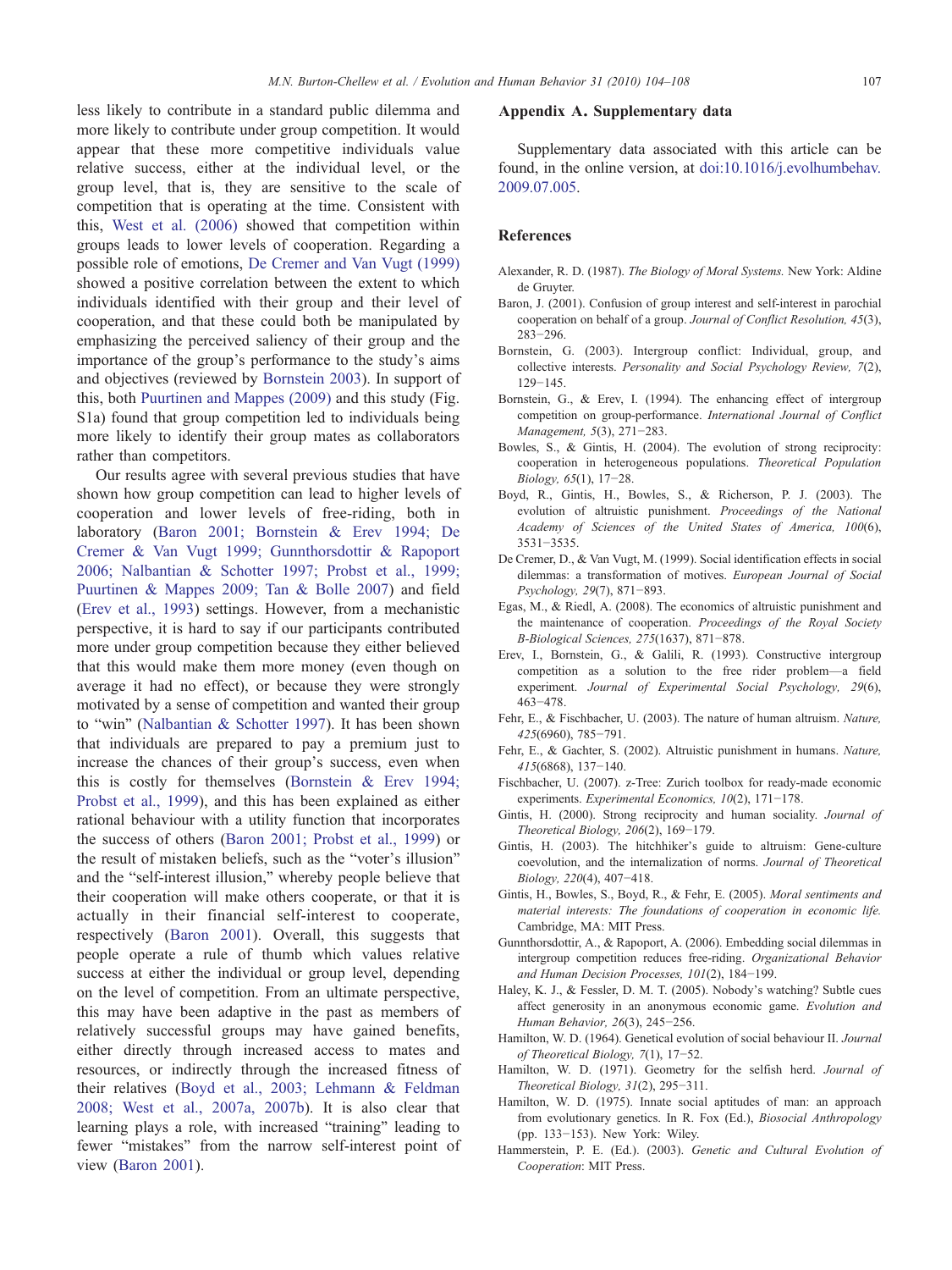- <span id="page-4-0"></span>Henrich, J., & Boyd, R. (2001). Why people punish defectors. Weak conformist transmission can stabilize costly enforcement of norms in cooperative dilemmas. Journal of Theoretical Biology, 208(1), 79−89.
- Henrich, J., Boyd, R., Bowles, S., Camerer, C., Fehr, E., Gintis, H., McElreath, R., Alvard, M., Barr, A., Ensminger, J., Henrich, M. S., Hill, K., Gil-White, F., Gurven, M., Marlowe, F. W., Patton, J. Q., & Tracer, D. (2005). Economic man in cross-cultural perspective: behavioral experiments in 15 small-scale societies. The Behavioral and Brain Sciences, 28 (6), 795−815 [discussion 815–55].
- Henrich, J., McElreath, R., Barr, A., Ensminger, J., Barrett, C., Bolyanatz, A., Cardenas, J. C., Gurven, M., Gwako, E., Henrich, N., Lesorogol, C., Marlowe, F., Tracer, D., & Ziker, J. (2006). Costly punishment across human societies. Science, 312(5781), 1767−1770.
- Lehmann, L., & Feldman, M. W. (2008). War and the evolution of belligerence and bravery. Proceedings of the Royal Society B-Biological Sciences, 275(1653), 2877−2885.
- Lehmann, L., Rousset, F., Roze, D., & Keller, L. (2007). Strong reciprocity or strong ferocity? a population genetic view of the evolution of altruistic punishment (Vol 170, pg 21, 2007). American Naturalist, 170(4), 661.
- Maynard Smith, J., & Szathmàry, E. (1995). The Major Transitions in Evolution. Oxford: W. H. Freeman.
- Nalbantian, H. R., & Schotter, A. (1997). Productivity under group incentives: An experimental study. The American Economic Review, 87(3), 314−341.
- Nowak, M. A., & Sigmund, K. (1998). The dynamics of indirect reciprocity. Journal of Theoretical Biology, 194(4), 561−574.
- Okamoto, K., & Matsumura, S. (2000). The evolution of punishment and apology: an iterated prisoner's dilemma model. Evolutionary Ecology, 14(8), 703−720.
- Probst, T. M., Carnevale, P. J., & Triandis, H. C. (1999). Cultural values in intergroup and single-group social dilemmas. Organizational Behavior and Human Decision Processes, 77(3), 171−191.
- Puurtinen, M., & Mappes, T. (2009). Between-group competition and human cooperation. Proceedings of the Royal Society B-Biological Sciences, 276(1655), 355−360.
- Tan, J. H. W., & Bolle, F. (2007). Team competition and the public goods game. Economics Letters, 96(1), 133−139.
- Trivers, R. L. (1971). Evolution of reciprocal altruism. The Quarterly Review of Biology, 46(1), 35−57.
- Wedekind, C., & Milinski, M. (2000). Cooperation through image scoring in humans. Science, 288(5467), 850−852.
- West, S. A., Gardner, A., Shuker, D. M., Reynolds, T., Burton-Chellow, M., Sykes, E. M., Guinnee, M. A., & Griffin, A. S. (2006). Cooperation and the scale of competition in humans. Current Biology, 16(11), 1103−1106.
- West, S. A., Griffin, A. S., & Gardner, A. (2007a). Evolutionary explanations for cooperation. Current Biology, 17(16), R661−R672.
- West, S. A., Griffin, A. S., & Gardner, A. (2007b). Social semantics: altruism, cooperation, mutualism, strong reciprocity and group selection. Journal of Evolutionary Biology, 20(2), 415−432.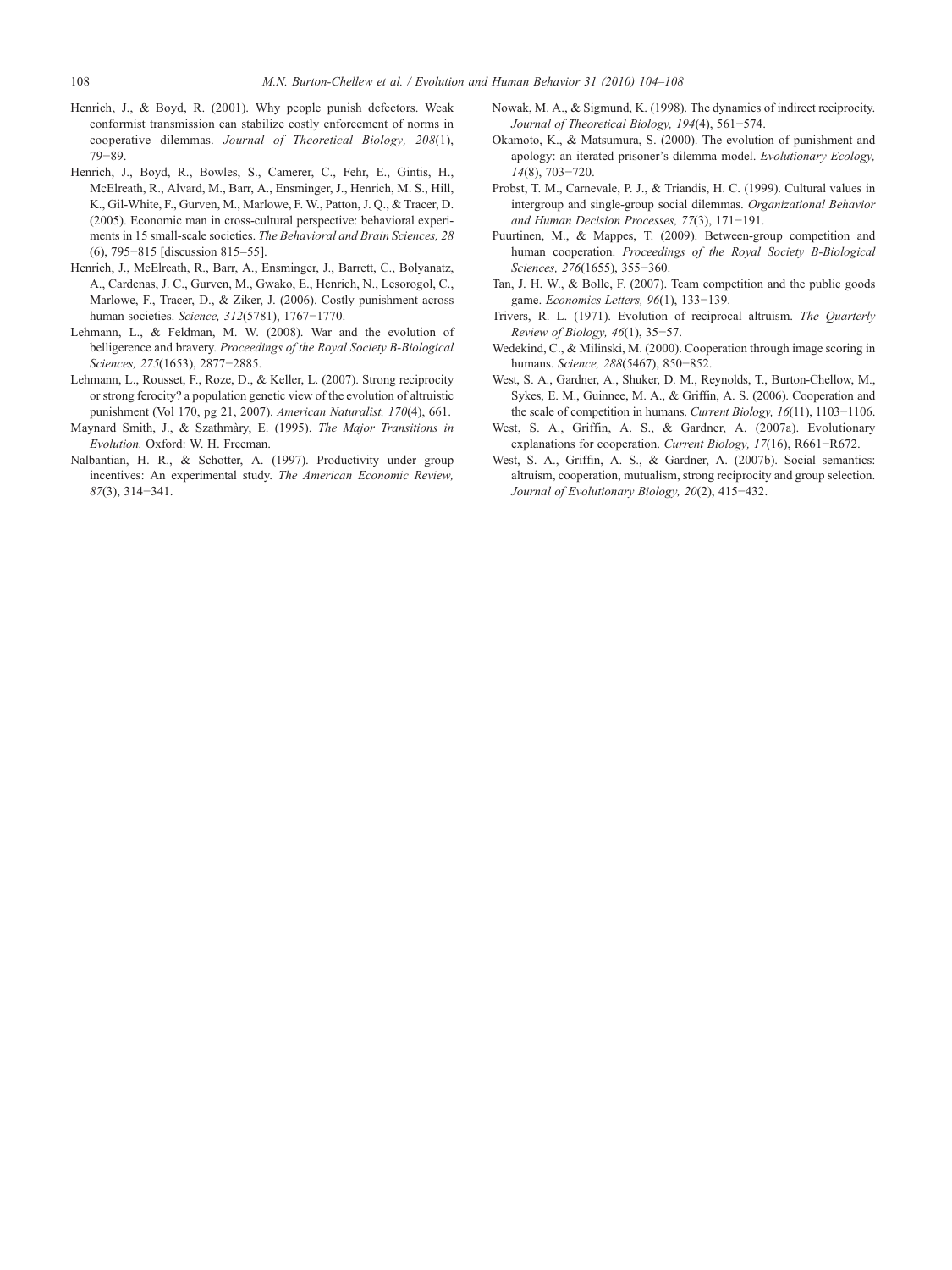**Electronic Supplementary Material**

# **1. FULL METHODS**

We conducted a 'public goods' game based on standard techniques (Fehr and Gachter 2002) using real monetary rewards as motivation and two treatment conditions: groupcompetition and without group-competition. All participants played under both treatments, with the order reversed between sessions. The experiment was programmed and conducted using the z-Tree software (Fischbacher 2007).

# **1.1 Participants and Sessions**

A total of 48 undergraduate students from the University of Edinburgh voluntarily participated in the experiment. We recruited participants by means of posters distributed across the science campus and an email sent to all  $1<sup>st</sup>$  year science students. We conducted three experimental sessions (blocks) with 16 participants each.

At the beginning of each session, we randomly allocated participants (by card draw) to computer consoles. Participants were, by means of a raised hand, able to summon demonstrators to clarify procedural points if necessary. Apart from that, no communication was permitted. Before each game, the participants proceeded at their own pace through an on-screen demonstration (available from the authors upon request), which explained the rules and structure of the game. Participants then worked through a brief on-screen comprehension test to confirm their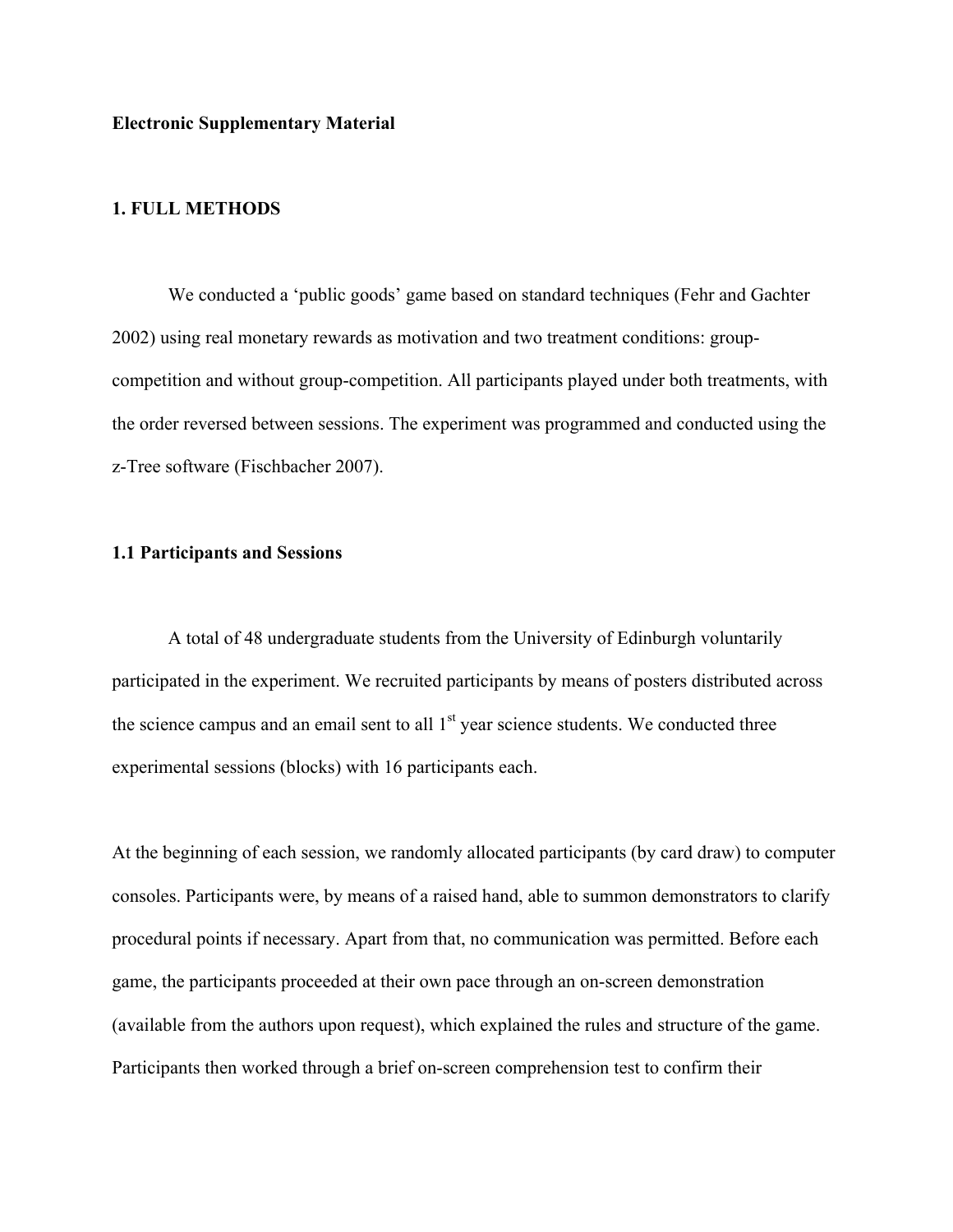understanding of the rules and the payoff structure, and their ability to successfully compute their own and their groupmates' payoffs. The session did not begin until every subject had successfully completed the comprehension test.

Each of the 48 participants played two public goods games with 6-rounds in each game. One game was a standard public goods game (without group-competition) and the other game included group-competition, with more additional monetary units (MU) being awarded to individuals in the more cooperative groups (see below). We varied the order of these treatments across the three different sessions. Participants played the first 6-round game without knowing that they would play a second game afterwards. We informed participants at the start of the session that the game would last for 6 rounds, then after round 6, we informed them, by onscreen instructions, that they would repeat another 6-round game, but this time with different rules, which we then explained accordingly, again on-line. Participants were informed that there would be no more games after these additional rounds. We waited for all the participants to confirm, on-line, that they understood the new rules before starting the new game. The experiments typically lasted around 60 minutes and the mean, private, payout was £29.

# **1.2 Game Structure**

In each round of a session, we randomly allocated the 16 participants to one of four groups of four participants. The game was played via interactions with a personal computer console, allowing participants to make their decisions anonymously and simultaneously. Reputations, which are often suggested as a mechanism for stabilizing the evolution of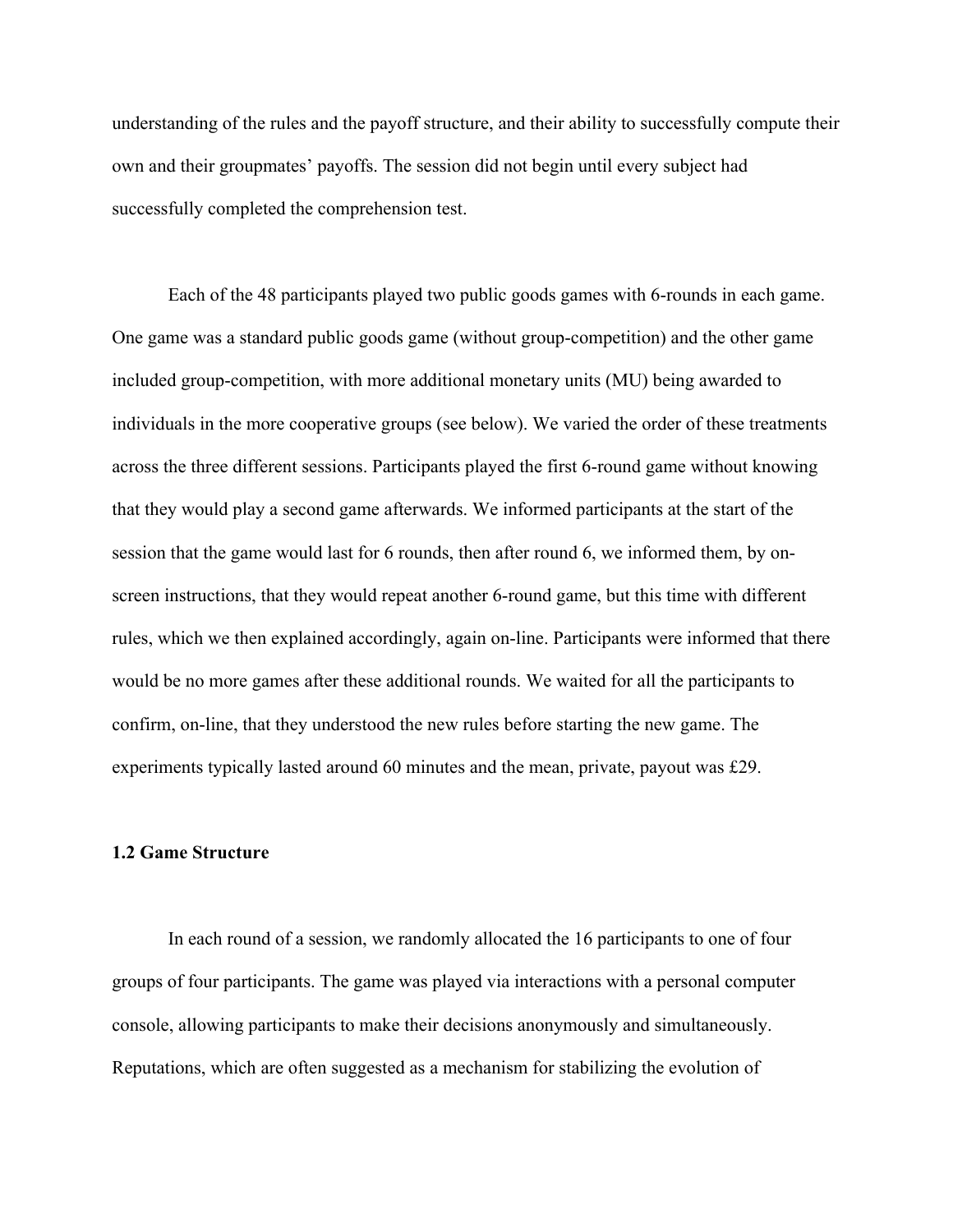cooperation (Nowak and Sigmund 1998; Wedekind and Milinski 2000), were not possible because we did not inform participants about the prior behaviour of their groupmates. Our design also removed opportunities for reciprocity, another suggested mechanism for stabilizing the evolution of cooperation (Trivers 1971). At the end of each round participants were informed (on-screen) about their own contribution and those of their groupmates, and their own payoff, in MU, plus their running total success, in MU, for the whole game.

In both conditions, groups comprising four participants played the following public goods game. Each subject received an endowment of 20 MU, a fraction of which (0-20 MU) they could contribute to a group investment. Participants kept any MU they did not contribute. For each MU contributed to the investment, each of the four group members earned 0.5 MU. Therefore, investing provided a benefit at the group level (2.0 MU return for each MU invested), but was individually costly (only 0.5 MU return for each MU invested). In the group-competition games, we allowed participants the opportunity to earn additional MU's depending on the combined performance of their group. The groups were ranked according to their sum total of contributions in that round, and the members of the highest ranked group each received an extra 16 MU. The members of the remaining groups received 8, 4, or 2 according to their group rank. Following each round, we recorded participants' instantaneous emotional responses to information about their contributions and payoffs, and those of their fellow groupmates, in the preceding round. Participants were prompted (on-screen) to score their feelings of both anger and guilt on a scale of 0 (no anger or guilt) to 7 (maximum anger or guilt). We thus obtained 12 instantaneous values of self-reported 'anger' and 'guilt' for each subject.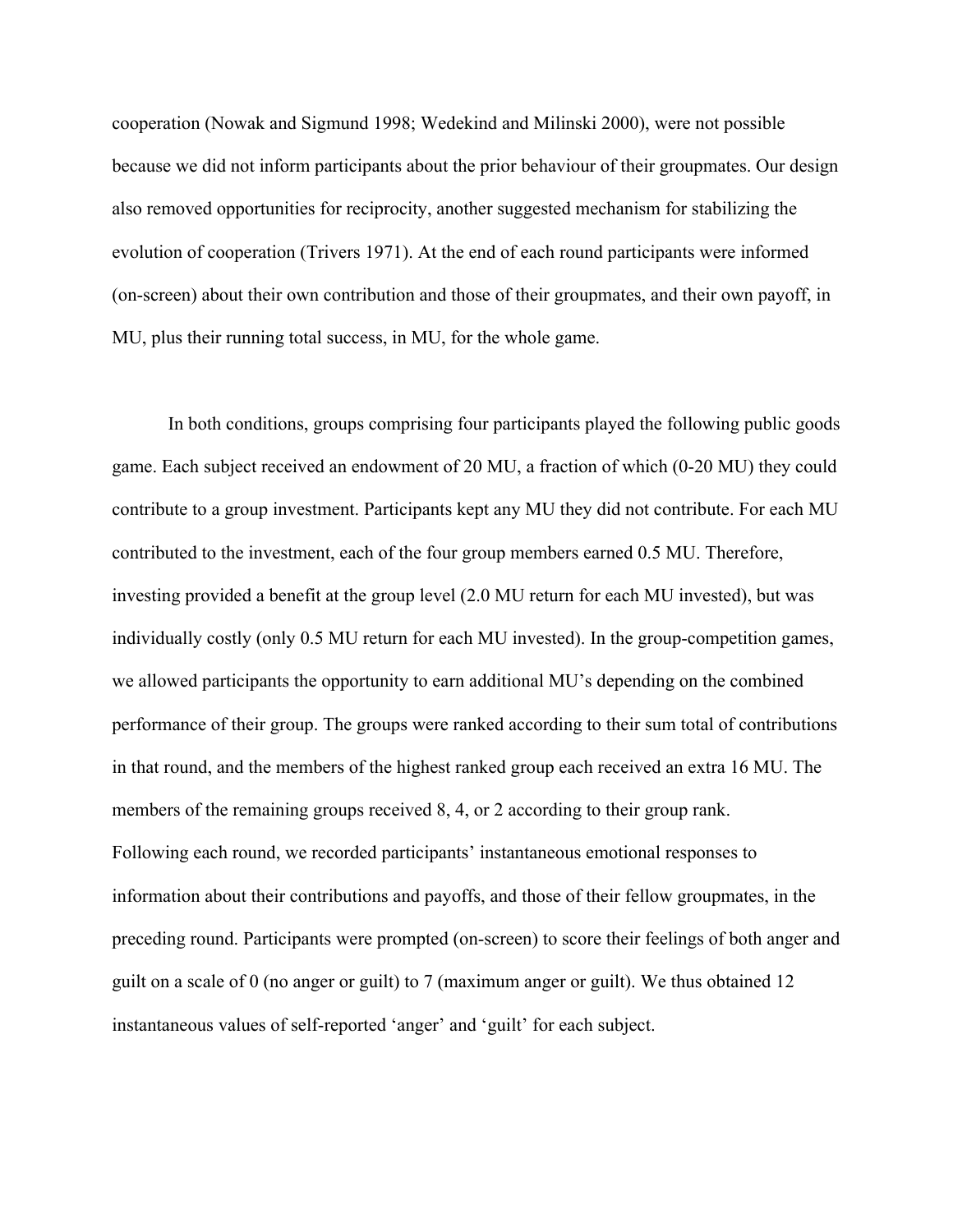After the experiment, participants were asked to indicate, on a sliding scale ranging from 0 to 20, whether they viewed their groupmates, by treatment, as 'collaborators' or 'competitors'. On-screen the scale was demarcated from 0 (collaborator) to 20 (competitor).

## **1.3 Statistical Analyses**

Participants of the same session interact with each other and thus are not independent, so to test whether the treatments affected the level of contributions, we took the mean level of contributions for each session in each round of each treatment ( $N = 3$  sessions x 2 treatments x 6 rounds  $=$  36). These contributions were treated as a continuous variable, as by taking the means of the contributions, which are proportional by nature, the data were normally distributed. Rounds were treated as an ordinal variable. The six rounds by two treatments were treated as a repeated effect with Session as the subject variable in a linear mixed model (LMM) with an autoregressive  $1<sup>st</sup>$ -order covariance structure (AR(1)). A paired T-test, based on each participant's mean levels of emotion over the 6 rounds, was used to assess if participants changed their views of their groupmates by treatment. Whilst this method takes account of the correlation between responses from the same individuals, it unfortunately does not take into account that participants from the same session may be correlated in their responses. A linear mixed model (LMM) with the six rounds by two treatments treated as a repeat effect with participant as the subject and an auto-regressive 1<sup>st</sup>-order covariance structure  $(AR(1))$  was fitted to the complete data set to test for the effects of participants' contributions and the contributions of their groupmates in each round. Again, whilst this method takes account of the correlation between responses from the same individuals, it unfortunately does not take into account that participants from the same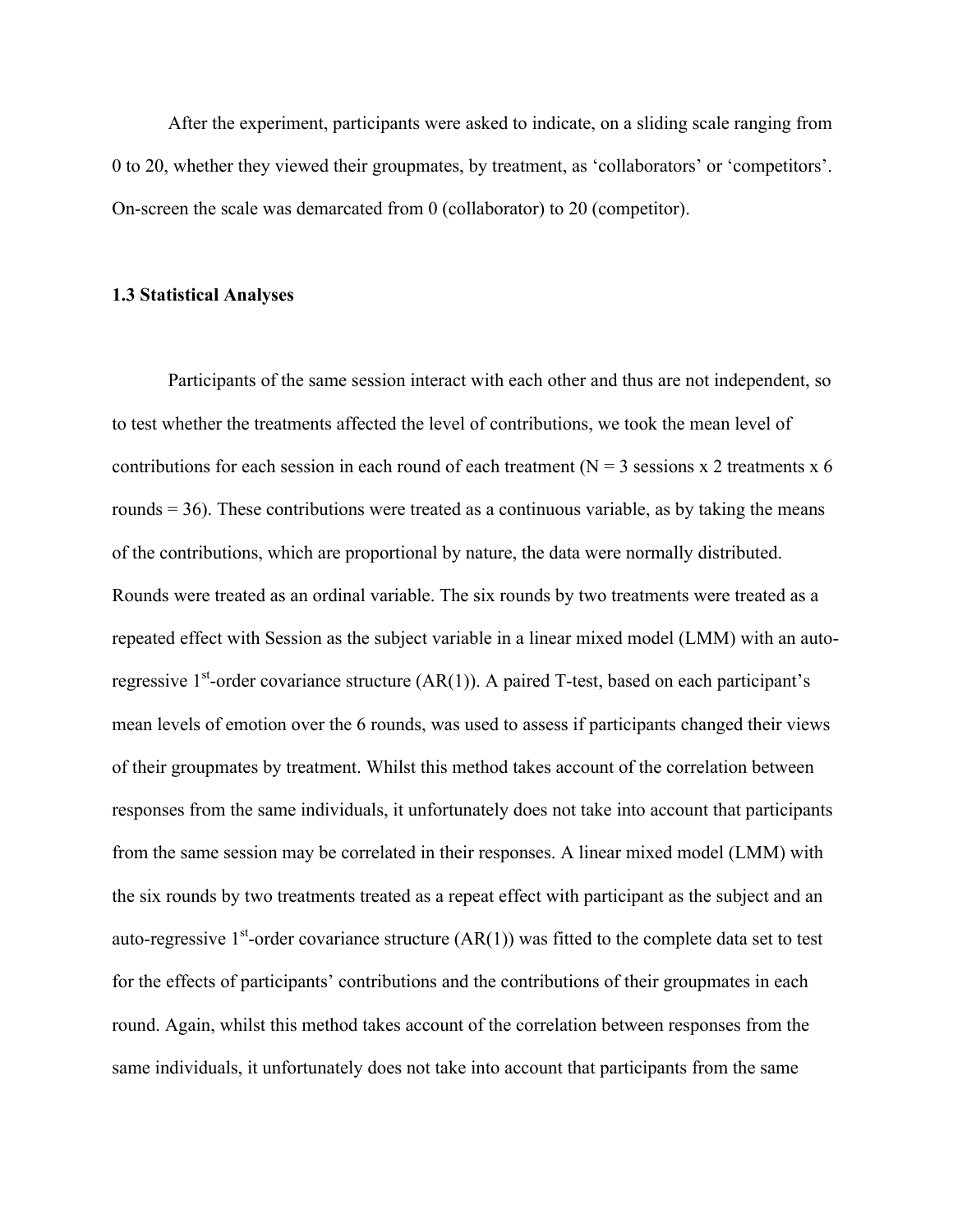session may be correlated in their responses. All statistics were performed using either JMP, version 7.0.1 (SAS Institute Inc.) or SPSS, version 16.0 (SPSS inc).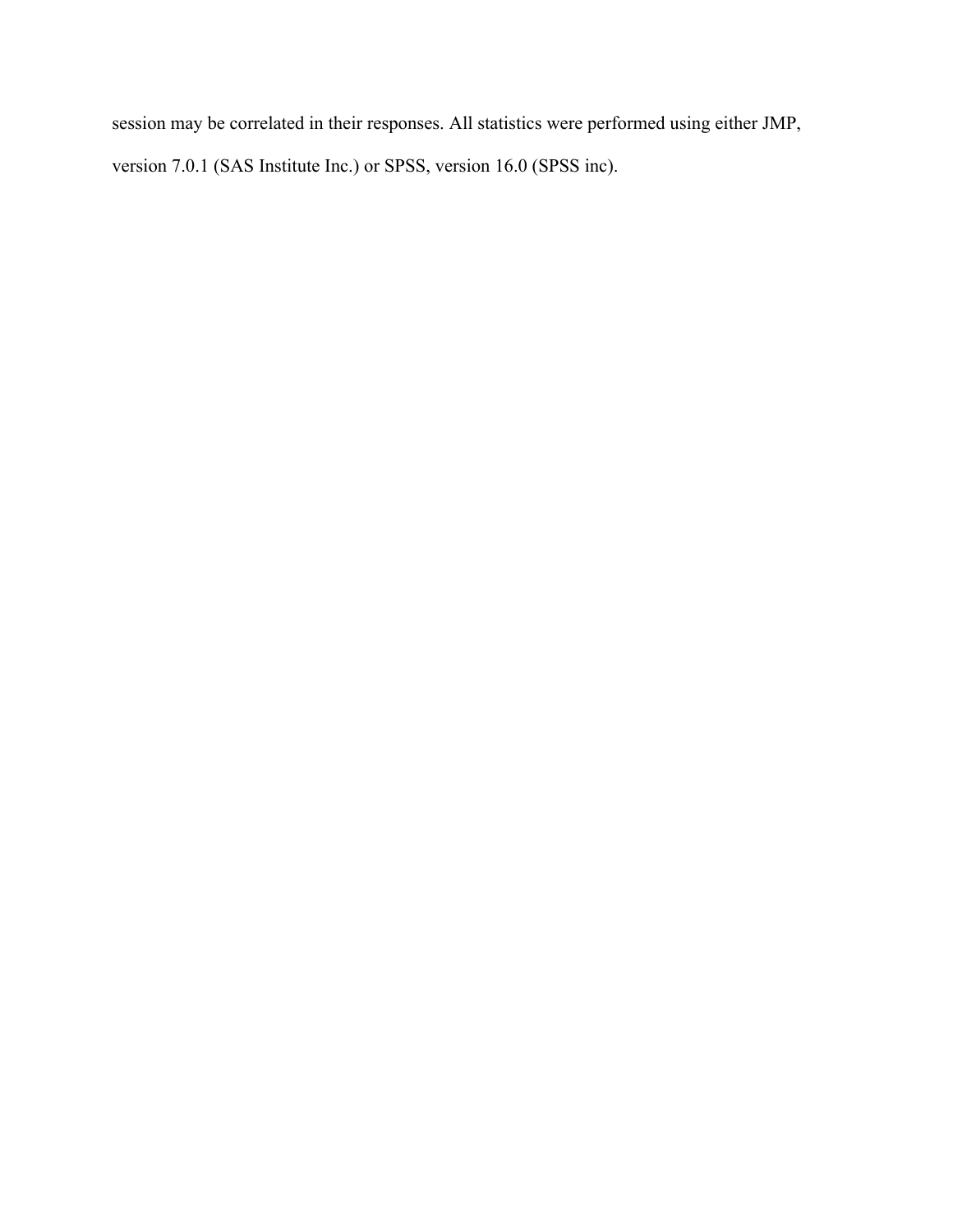|                                      |                           | Anger      |                          | Guilt      |  |
|--------------------------------------|---------------------------|------------|--------------------------|------------|--|
| Source                               | <b>Test Statistic</b>     | $p$ -value | <b>Test Statistic</b>    | $p$ -value |  |
| Intercept                            | $F_{1,349.663} = 13.899$  | 0.000      | $F_{1,439.663} = 0.068$  | 0.795      |  |
| Treatment                            | $F_{1,498.759} = 0.323$   | 0.570      | $F_{1,520,000} = 0.599$  | 0.439      |  |
| meanOther                            | $F_{1,457,536} = 18.189$  | 0.000      | $F_{1,497,214} = 93.484$ | 0.000      |  |
| Contribution                         | $F_{1,469.086} = 104.362$ | 0.000      | $F_{1,510,537} = 0.002$  | 0.968      |  |
| Treatment * meanOther                | $F_{1,466.167} = 0.744$   | 0.389      | $F_{1,503,427} = 0.043$  | 0.835      |  |
| Treatment * Contribution             | $F_{1,480,533} = 0.619$   | 0.432      | $F_{1.512.923} = 0.051$  | 0.805      |  |
| meanOther * Contribution             | $F_{1,469,902} = 21.489$  | 0.000      | $F_{1,507,293} = 35.975$ | 0.000      |  |
| Treatment * meanOther * Contribution | $F_{1,473.051} = 0.504$   | 0.478      | $F_{1.508.832} = 0.079$  | 0.779      |  |
| Random (Participant)                 | $Z = 4.142$               | 0.000      | $Z = 4.137$              | 0.000      |  |
| Repeat (AR1 diagonal)                | $Z = 14.078$              | 0.000      | $Z = 15.418$             | 0.000      |  |
| Repeat (AR1 rho)                     | $Z = 4.835$               | 0.000      | $Z = 2.024$              | 0.043      |  |

Table S1: Linear Mixed Model analysis of *in-situ* emotional values reported for own and others' contributions.

Linear mixed model with an autoregressive covariance structure for the repeated effect (6 rounds x 2 treatments; subject = Participant). "meanOther" is the mean contribution of the other three participants in the participant's group. Degrees of freedom are approximated by the model fitting procedure.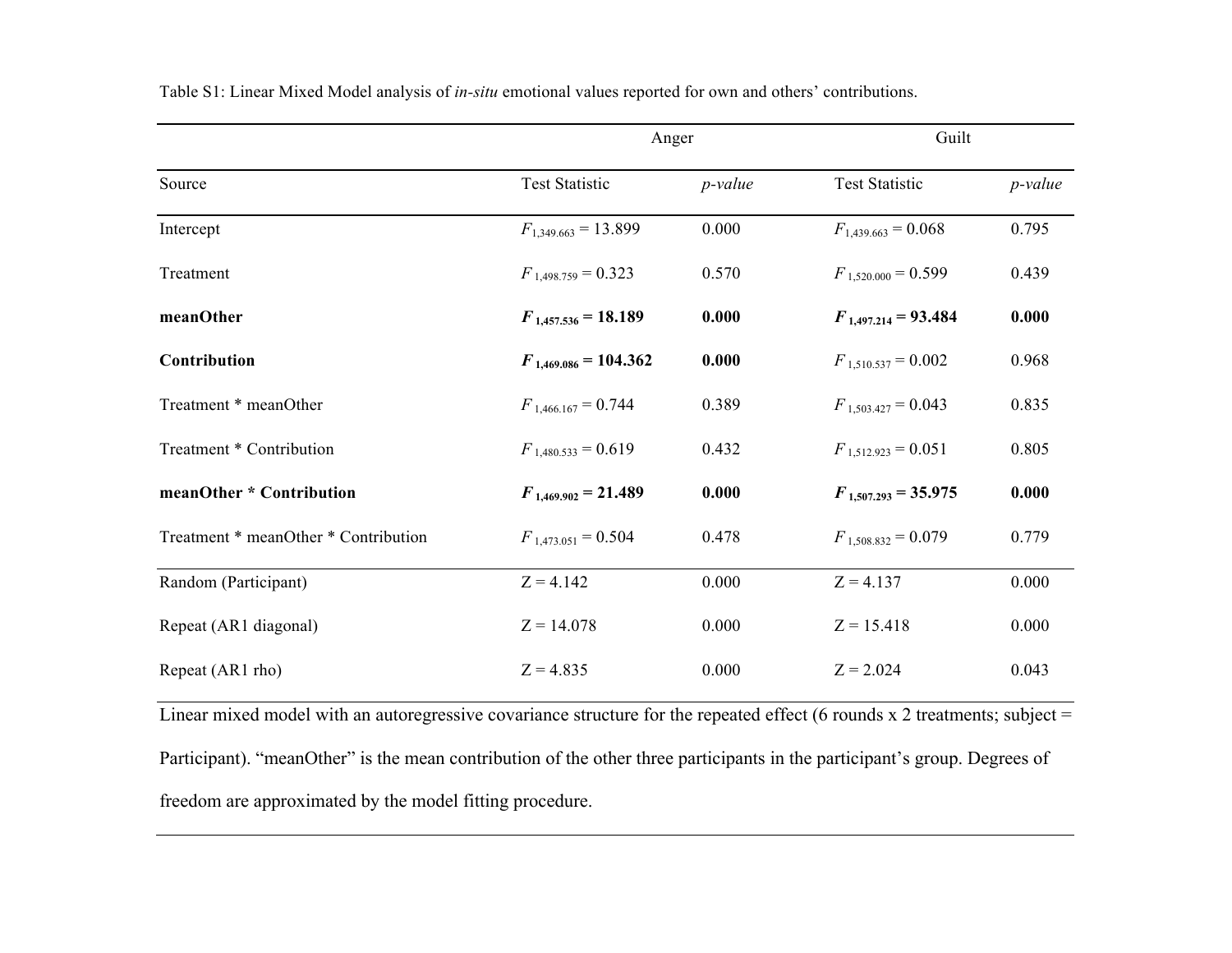# **Figure legends.**

Fig. S1. (a) Subjects were more likely to view their groupmates as collaborators under groupcompetition and as competitors without group-competition. (b) Subjects that viewed their groupmates more as collaborators under group-competition also contributed more in total under group-competition (filled circles = without group-competition, open circles = group-competition, solid line is significant regression for group-competition, dashed-line is non-significant without group-competition).

Fig S2. (a) Anger increases, whereas (b) guilt decreases, with relative contribution to the group project, and there is no significant effect of treatment. Filled circles and dashed-line (no groupcompetition), empty circles and solid-line (group-competition).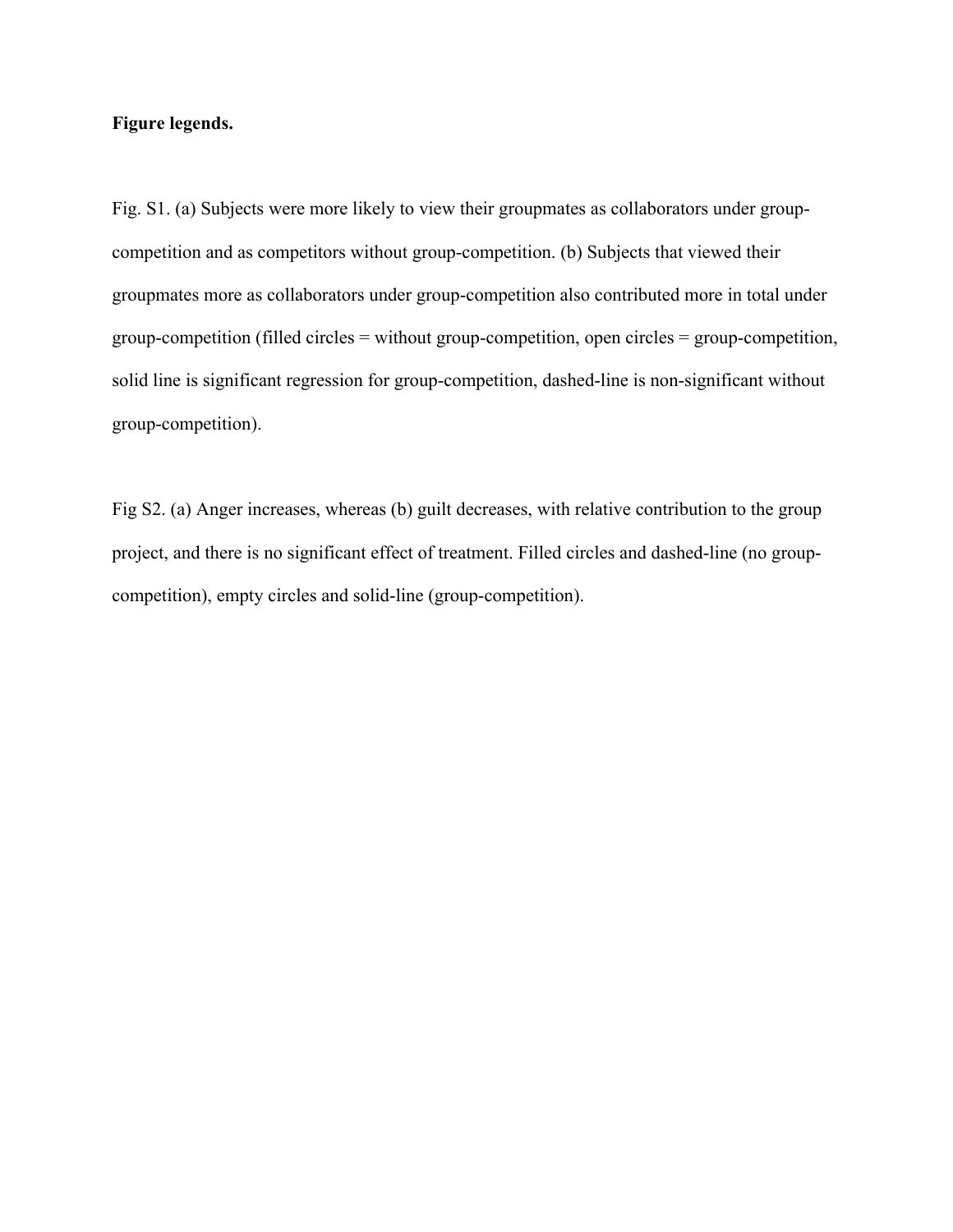

Fig. S1a. Collaborators v Competitors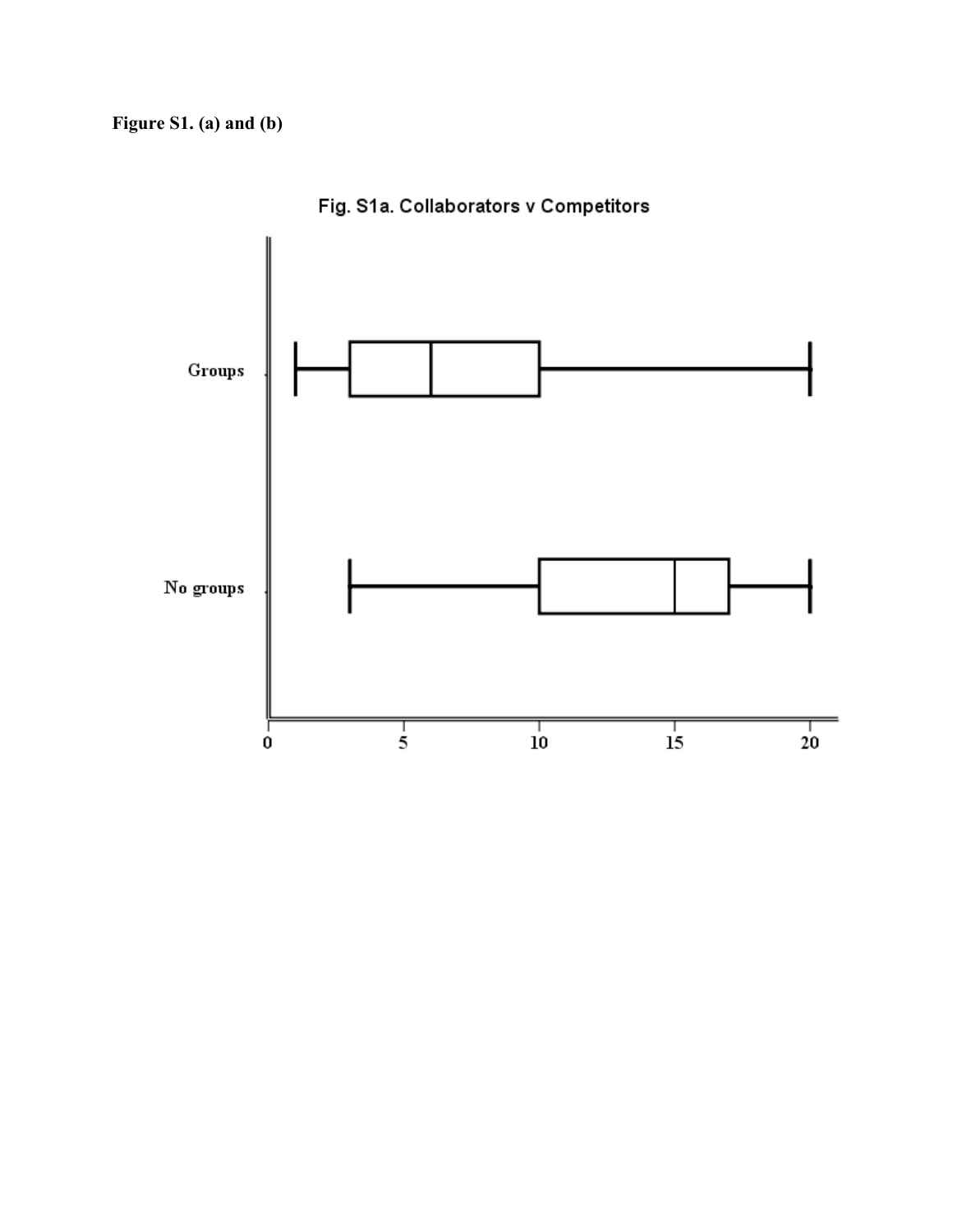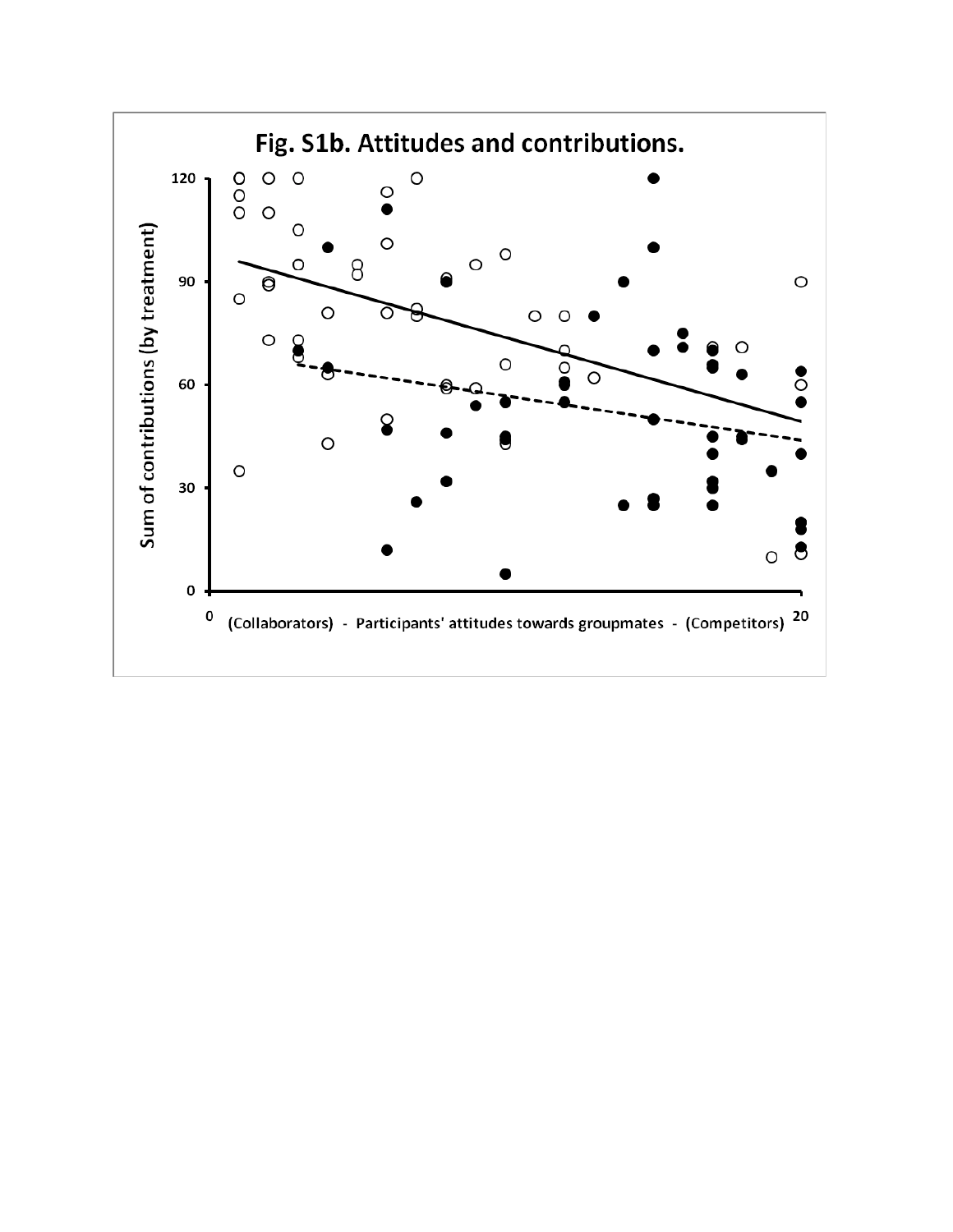